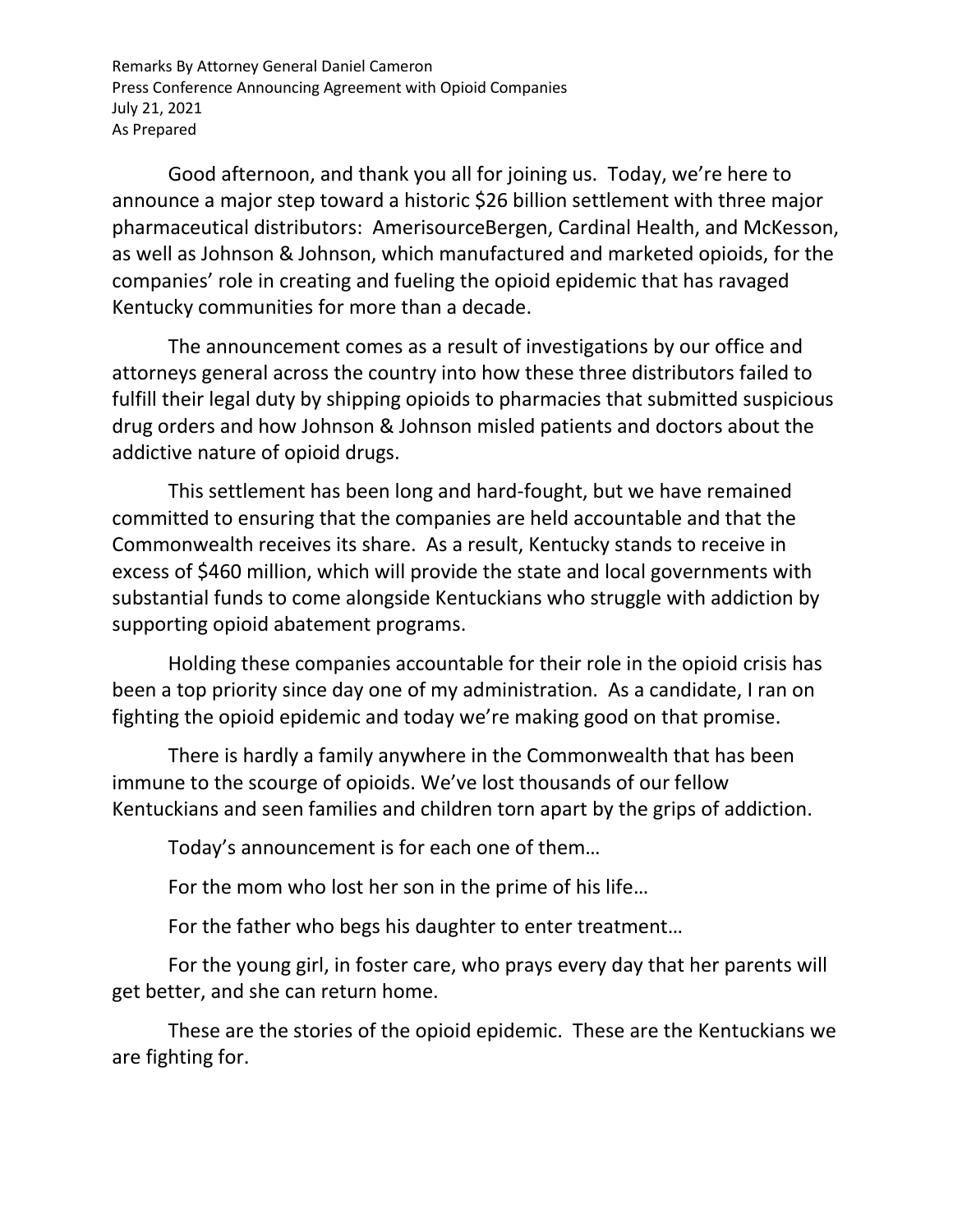Remarks By Attorney General Daniel Cameron Press Conference Announcing Agreement with Opioid Companies July 21, 2021 As Prepared

Let today's announcement signal to each and every Kentuckian that we will always be in their corner, and we will use every available tool to support the important work that is being done to treat addiction, support individuals in recovery, and further the work of opioid abatement programs.

As part of the terms of this agreement, once finalized, the three distributors collectively will pay up to \$21 billion total over 18 years and Johnson & Johnson will pay up to \$5 billion over nine years. The substantial majority of the money is to be spent on opioid treatment and prevention.

The agreement doesn't conclude the process, but it is a major next step in our efforts to return these settlement dollars to the Commonwealth.

Our office now has 30 days to review the agreement. Rest assured that we will be doing our due diligence to make sure the terms are right for the Commonwealth. But, we are optimistic that the settlement will go forward and the Commonwealth will receive the maximum payment of more than \$460 million, because all of our local governments are on board as a result of passing House Bill 427.

The funds will be distributed in alignment with the terms of House Bill 427, which was sponsored by Representative Danny Bentley and passed with bipartisan support by the General Assembly earlier this year.

We worked closely with legislators, KACo, KLC, and many others to reach the terms outlined in that bill and ensure that the Commonwealth was in line to receive maximum funding from the settlement with the distributors. I look forward to continuing this collaboration as the settlement process proceeds.

Today's announcement brings hope and help in the fight against the opioid epidemic. No state was harder hit than Kentucky, and recovery from this epidemic will be a long process. But, as Attorney General, I remain committed to the promise I made when I ran for office and will continue the fight at every turn.

The fight doesn't end today. In addition to seeing this settlement implemented, I will continue to pursue litigation against pharmacies and other manufacturers that have yet to come to terms.